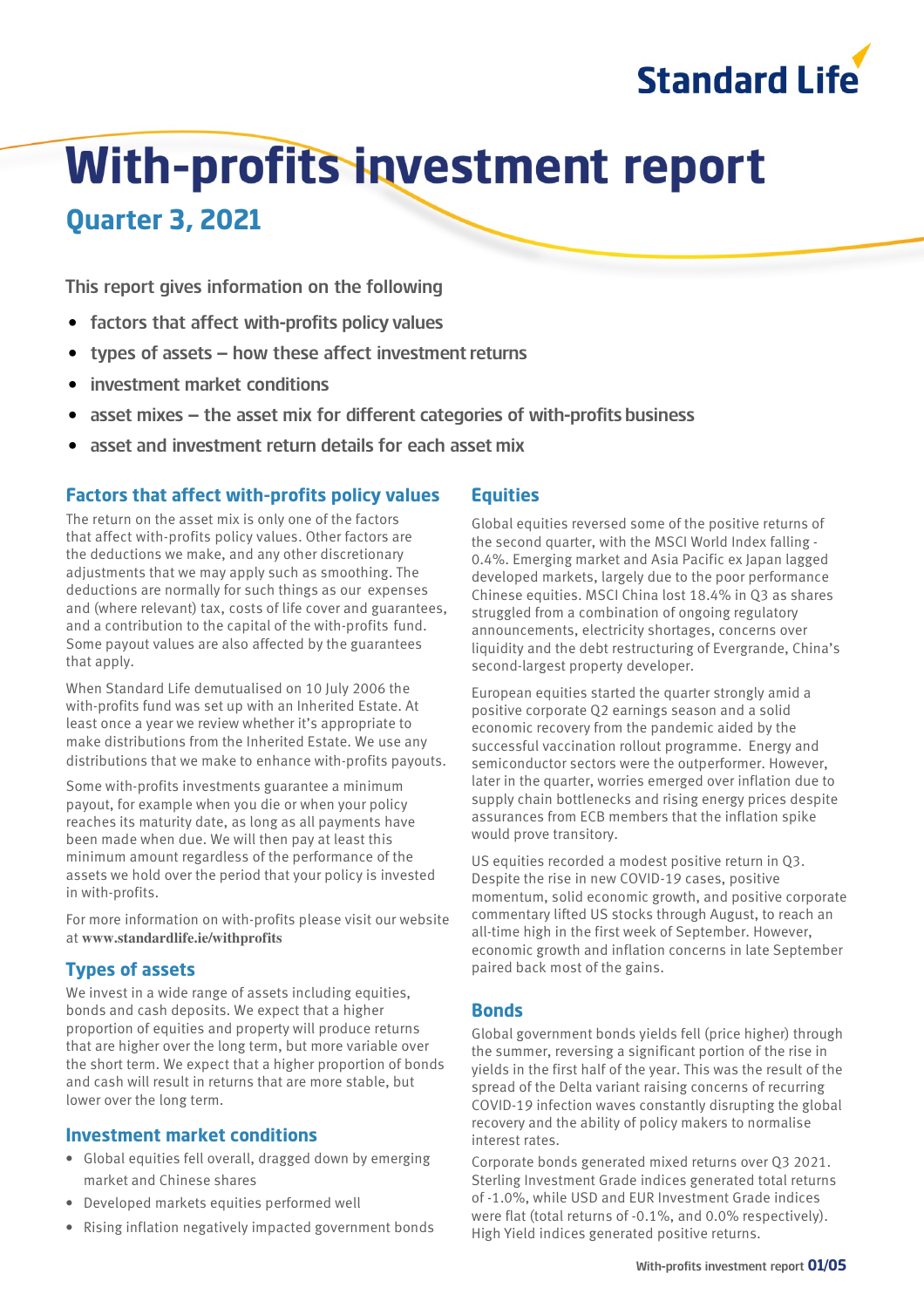#### **Asset mix**

Our aim when managing our with-profits business is to provide growth over the long term, while continuing to maintain an appropriate level of financial strength so that we can meet all contractual obligations to our customers. We currently group policies into 3 categories, as described in the following table, and so there are 3 different asset mixes.

We regularly review the asset mix that backs our with-profits business, taking account of such things as:

- the nature and size of the guarantees for each class of with-profits business
- the strength of the fund
- any changes in current and expected future market conditions.

**Note**: the asset mix will also change as market values change.

| Policy type                                                                                                                                                                                              | Fund name (see your policy statement)                 | <b>Asset mix</b> | Page |
|----------------------------------------------------------------------------------------------------------------------------------------------------------------------------------------------------------|-------------------------------------------------------|------------------|------|
| Personal Pension Plan <sup>1</sup><br>Personal Pension Plus <sup>1</sup><br>Tower Pension Series <sup>2</sup>                                                                                            | Pension With Profits Fund                             | Category 1       | 3    |
| Corporate Pension Series <sup>1</sup><br>Buy out Bond <sup>1</sup>                                                                                                                                       | Pension With Profits 2 Fund                           |                  |      |
| uCapital Savings<br>Plan Flexible Life<br>Plan Mortgage Plan<br>Capital Savings Plan (MC100)<br>MoneyWorks Plan (Net)                                                                                    | Life With Profits Fund                                | Category 2       | 4    |
| MoneyWorks Plan (Gross)<br>MoneyWorks SSIA                                                                                                                                                               | MoneyWorks With Profits Fund                          |                  |      |
| Approved Retirement Funds <sup>3</sup><br>With Profits Retirement Annuity                                                                                                                                | Retirement With Profits Fund                          |                  |      |
| <b>Endowment Assurance Plan</b><br>Early Maturity Plan<br>Flexible Savings Plan<br>MC Plan<br>Whole of Life Plan<br><b>Pure Endowment Personal Pension</b><br>PenPlan                                    | <b>Conventional With Profits</b>                      |                  |      |
| PRSA<br>Synergy Investment Bond<br>Synergy Portfolio Bond<br>Synergy approved retirement funds<br>Synergy Portfolio approved retirement funds<br><b>Executive Pension Plus</b>                           | Standard Life With Profits Fund                       | Category 3       | 5    |
| Personal Pension Plan <sup>1</sup><br>Personal Pension Plus <sup>1</sup><br>Tower Pension Series <sup>2</sup><br>Corporate Pension Series <sup>1</sup><br>Buy out Bond <sup>1</sup><br>With Profits Bond | Pension With Profits Fund A<br>With Profits Bond Fund |                  |      |
| Tower Pension Series <sup>2</sup>                                                                                                                                                                        | Pension With Profits Fund D                           |                  |      |
|                                                                                                                                                                                                          |                                                       |                  |      |

#### **Notes**

- 1 New policies taken out from September 2004 and top-ups from that date to existing policies are allocated to the Pension With Profits Fund A.
- 2 Pension scheme members who joined before September 2004 have investments in the Pension With Profits Fund. Top-ups to these, and new members who joined between September 2004 and 9 July 2006, are invested in Pension With Profits Fund A. New members who joined from 10 July 2006 are invested in Pension With Profits Fund D.
- 3 Approved Retirement Funds other than Synergy approved retirement funds and Synergy Portfolio approved retirement funds.

Synergy policies taken out since June 2006 do not have a with-profits investment option. All other policy types listed above are no longer available to new investors.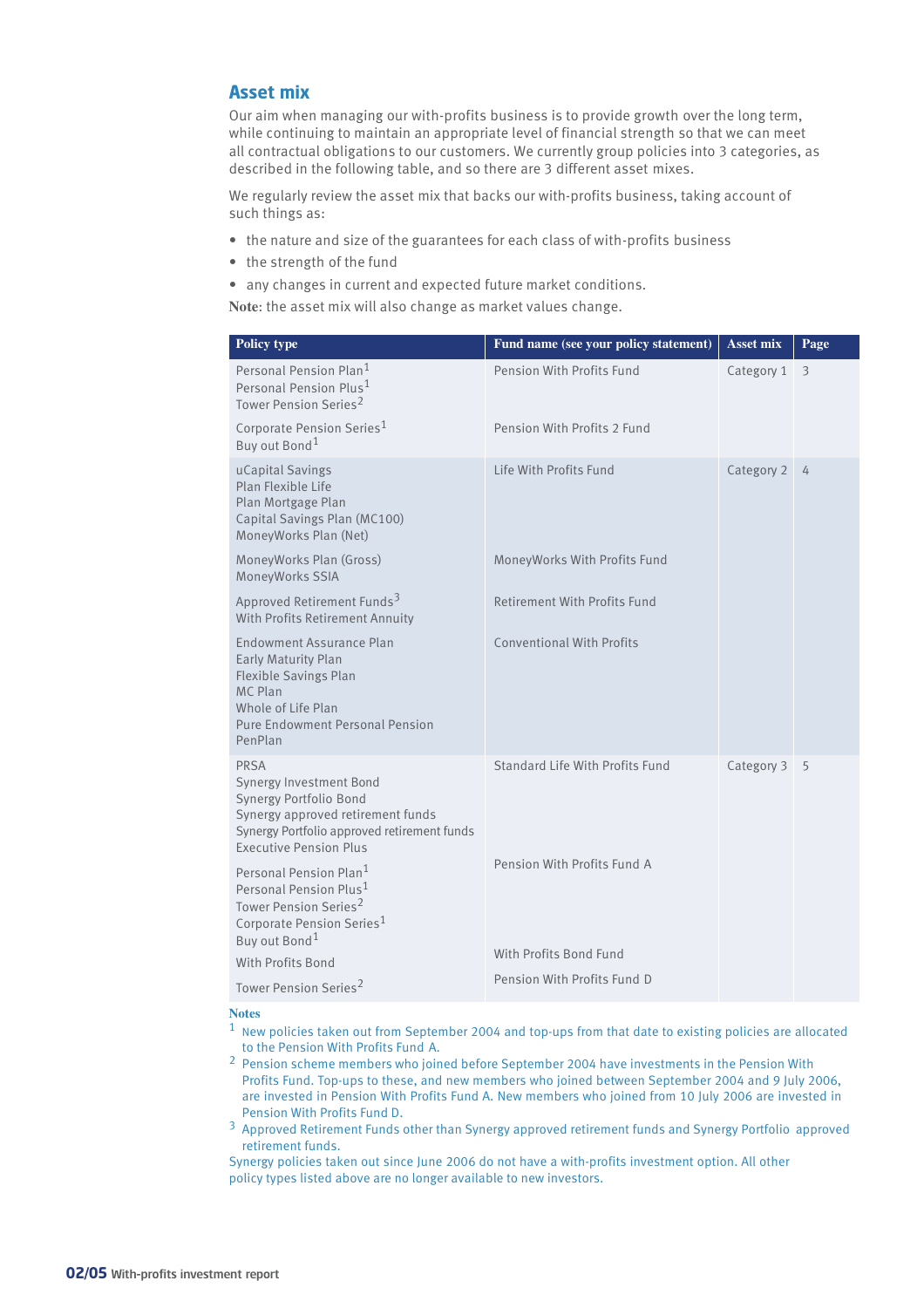# **Category 1 details**



\* Other includes cash deposits and money market instruments.

# **Investment returns**

Last four quarter years (before tax)

| <b>Quarter year ending on:</b> | 31/12/2020 | 31/03/2021 | 30/06/2021 | 30/09/2021 |
|--------------------------------|------------|------------|------------|------------|
| Category 1                     | $3.0\%$    | 0.7%       | 1.9%       | $0.4\%$    |

Category 1 is predominately invested in Fixed Interest, in particular European Government Bonds. This reflects the relatively higher guarantees provided by the classes of business backed by Category 1.

Last four calendar year returns (before tax)

| Year       | 2017 | 2018    | 2019  | 2020 |
|------------|------|---------|-------|------|
| Category 1 | 1.7% | $-1.9%$ | 10.3% | 3.5% |

Past performance is not a reliable guide to future performance. The value of this investment may go down as well as up and may also be affected by changes in currency exchange rates.

|--|

For more information on with-profits, visit our website at www.standardlife.ie/withprofits

do not allow for charges, expenses or the effects of any smoothing and have been rounded down.

These investment returns

You should refer to your annual statement to see how the value of your policy changes over time.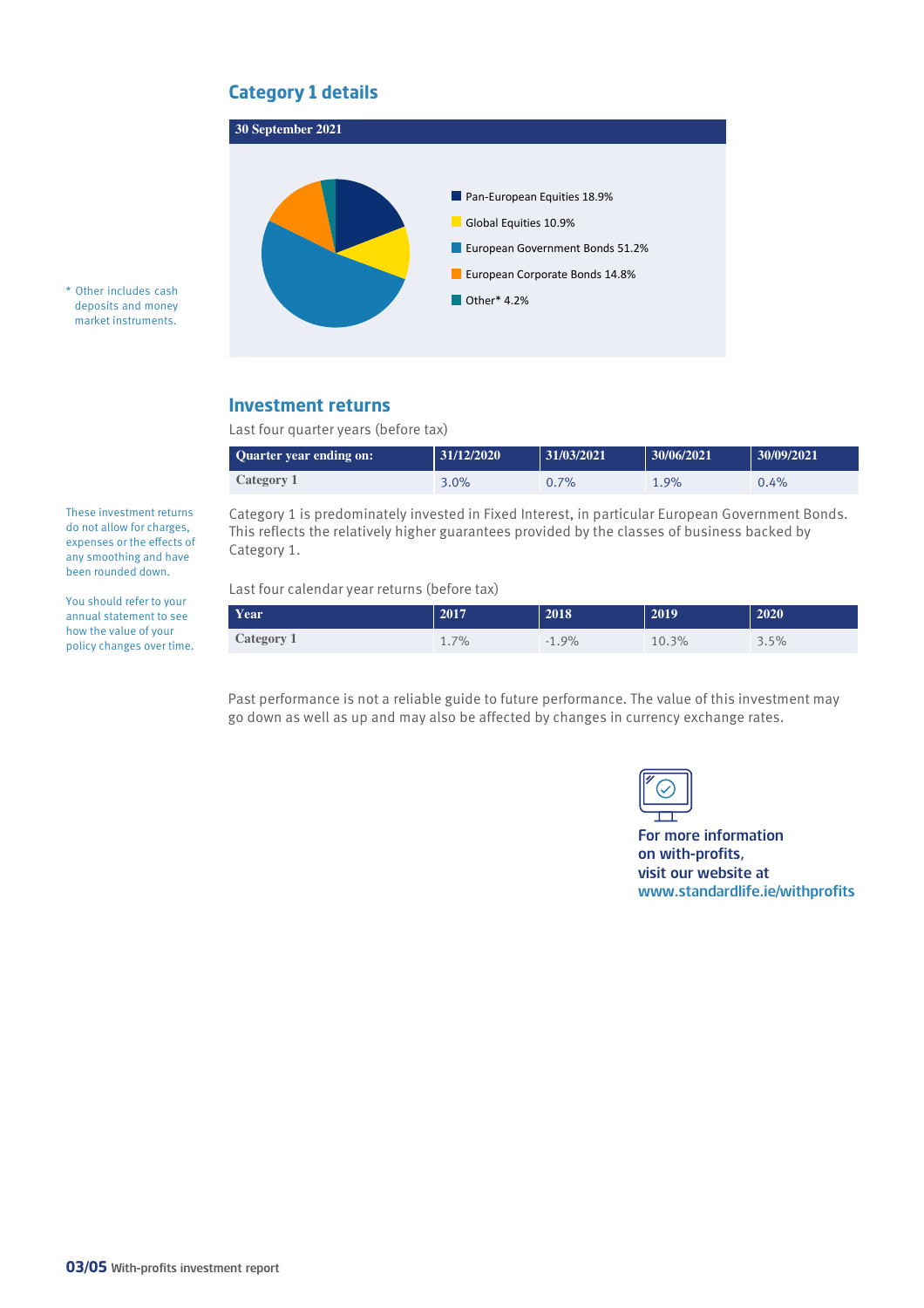# **Category 2 details**



\* Other includes cash deposits and money market instruments.

### **Investment returns**

Last four quarter years (before tax)

| <b>Quarter year ending on:</b> | 31/12/2020 | 31/03/2021 | 30/06/2021 | 30/09/2021 |
|--------------------------------|------------|------------|------------|------------|
| Category 2                     | 6.2%       | 5.0%       | $4.3\%$    | $0.7\%$    |

Category 2 has a significant portion in equities, in particular Pan-European equities.

#### Last four calendar year returns (before tax)

| Year              | 2017 | 2018    | 2019  | 2020 |
|-------------------|------|---------|-------|------|
| <b>Category 2</b> | 4.4% | $-6.9%$ | 17.6% | 2.3% |

Past performance is not a reliable guide to future performance. The value of this investment may go down as well as up and may also be affected by changes in currency exchange rates.



For more information on with-profits, visit our website at www.standardlife.ie/withprofits

These investment returns do not allow for charges, expenses or the effects of any smoothing and have been rounded down.

You should refer to your annual statement to see how the value of your policy changes over time.